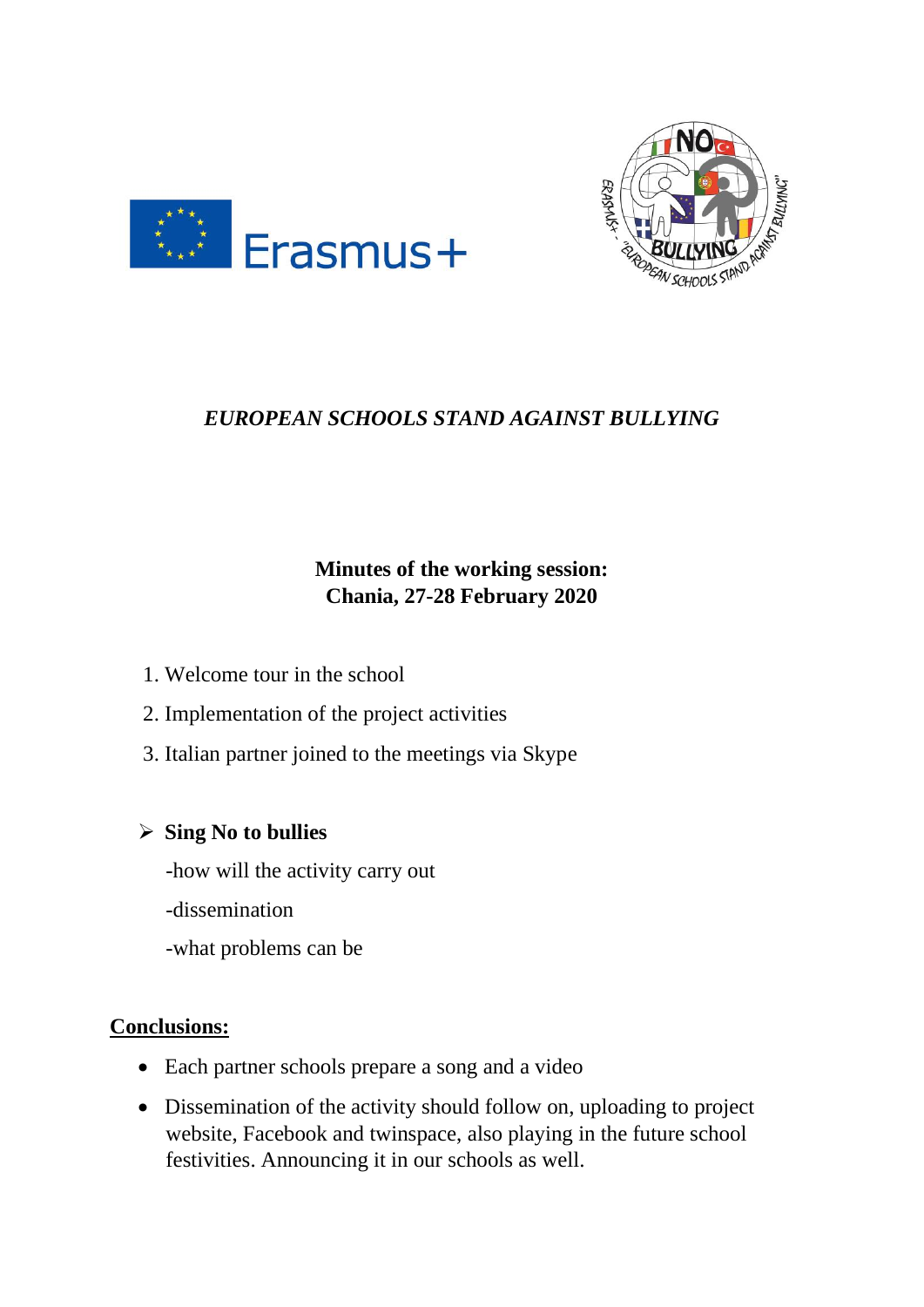- Be sure your tunes will be restricted or not, be careful about copyrights.
- Before the mobility in Turkey it should be ready. The deadline is 15 March.
- Portuguese partner is preparing it bilingually.
- ➢ **What can we do to keep in touch our sts with each other? How should we link our sts inside and outside the school with each other? We should use different communication ways . We should organise a contact activity with each other directly such as on twinspace.**
- ➢ **What would you do ?-** a book with scenarios and solutions-**BULLYING AWARENESS BOOK**
- ➢ students write scenarios on different types of bullying and from different perspectives/situations: bully, bullied and bystander, they exchange them with partner schools which have to give the solutions for each situation.

- Include drawings and illustrations related to the stories.

- An idea for the book is Story Jumper site. Each partner adds their own pages. You can add sts' voices to the book. Partners are invited to the tool with their e-mail addresses. All must be related to Awareness Book. It can be printed and distributed to other stakeholders.
- Deadline is May 2021.
- One scenario-One type of bullying-3 ideas of bully, bullied and bystander Pyhsical bullying –Portugal

Social bullying – Greece

Cyberbullying – Italy

Verbal bullying – Romania

Emotional bullying – Turkey

\*All materials realised during mobilities in the students' workshops which deal with bullying scenarios should be found in the book.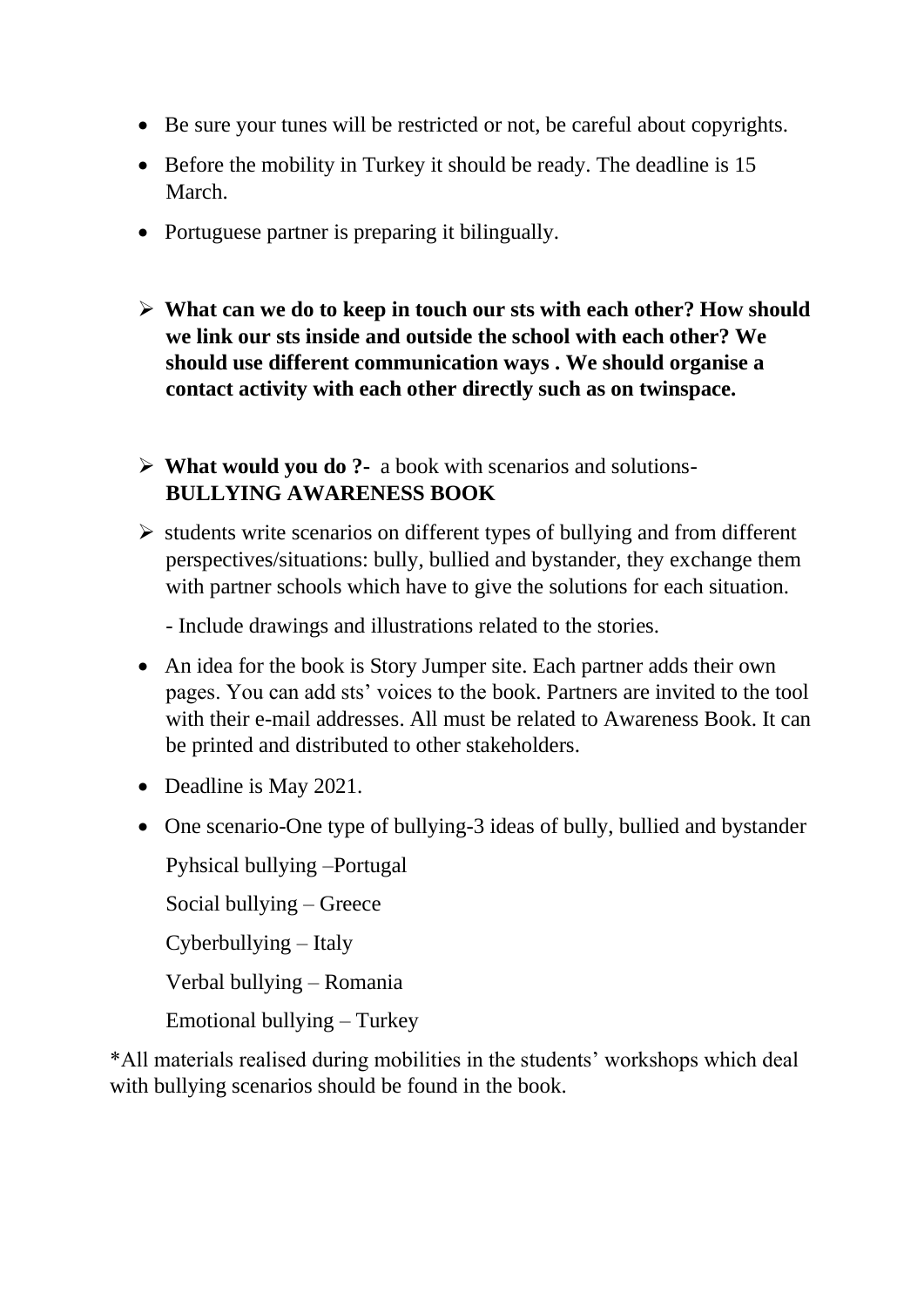### ➢ **Renzo from Italy gives information about Resource Book and project website.**

#### **The website address is** <https://erasmusbullying.weebly.com/>

• all partners send Renzo the scenarios of the lesson/activity/game that are presented during teachers' workshops in all mobilities

#### **Conclusions:**

- the site will have EVALUATION section where should be uploaded: Evaluation sheets should be for every mobility on the project website; other materials which show evaluation of the objectives' achievements and reaching the project impact; Questionnaires of the mobilities will be uploaded to the project website.2 kinds of surveys should be applied in the beginning and in the middle of the project (at the end of the  $1<sup>st</sup>$  year)
- All the logos should be seen at the same time on the project website and each project material should be uploaded to Google Drive with its own name for project website, Facebook and twinspace.
- Lessons presented in the mobilities by partners must be uploaded to Google Drive, the project website and Resource Book. Deadline is 8 March.
- the site will have a DISSEMINATION section where all partners need to upload materials to prove the dissemination of project's outcomes (how participating teachers and students disseminated the results of their participation in mobilities C1, C2, C3, C4, C5, C6, C7, C8, C9, C10; how partners disseminated the project outcomes: sites, Resource Book, Bullying Awareness Book, etc.)
- the site will have sections for each activity planned in the application (P5, P18, P7, P8, P10, P13, P14, P17, P19)
- the home page of the project will have the official Erasmus+ disclaimer

### ➢ *The Mobility in Portugal*

### **19-23 October 2020**

### **1 st NEWSLETTER: prepared by GR**

• Evaluation and dissemination activities we have done for all stakeholders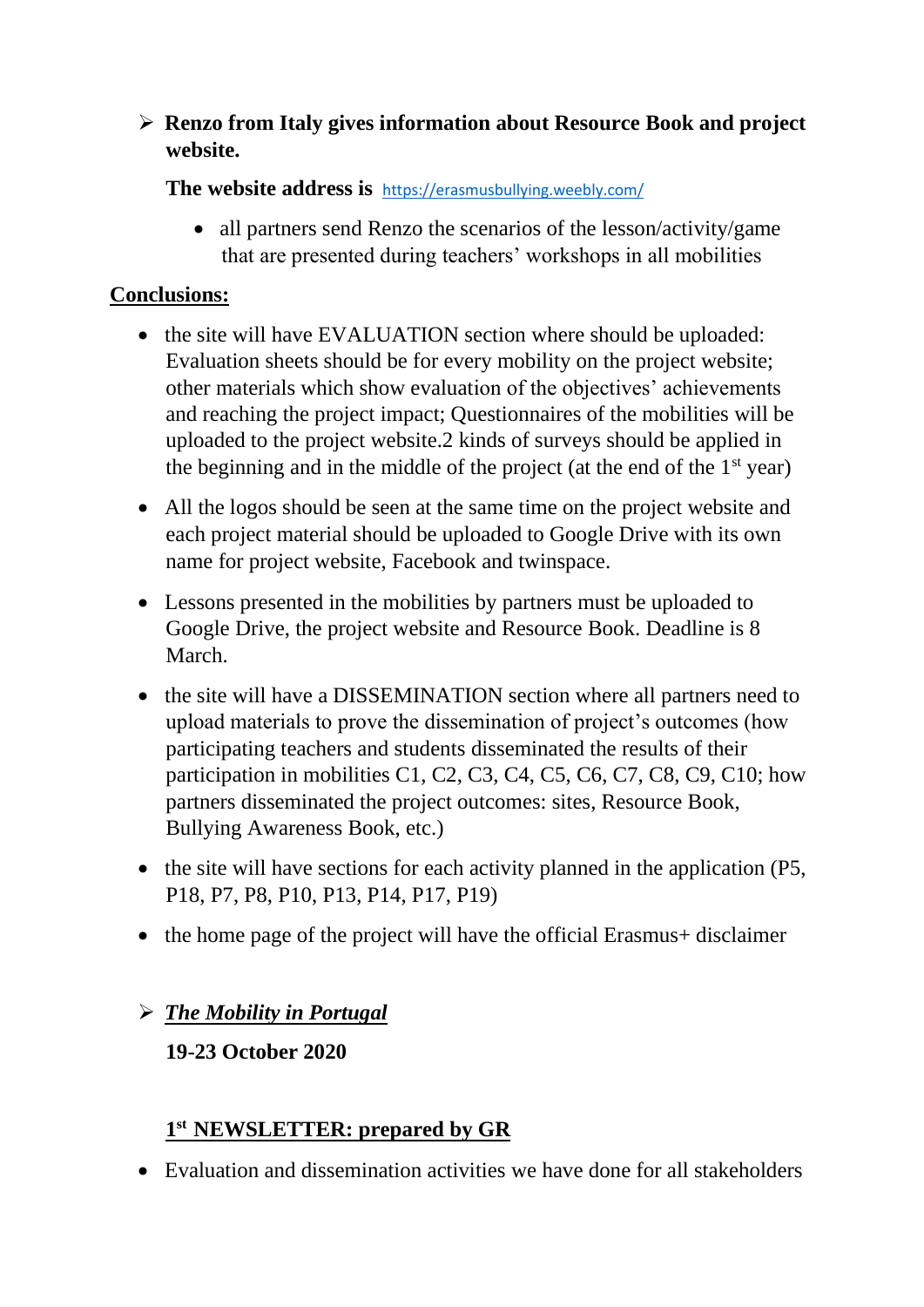- Why do we need? Who can use it?
- Mention about things you did and give information.
- Like a magazine/electronic format/a word doc. with the text, links, photos, opinions, participants, general ideas,useful things ...
- English and formal language of partners (bilingual)
- 4 pages for each school
- Evaluation of the first year
- Materials should be sent to Greek School till May/June but the deadline for the Greek partner to finish it is September 2020

### ➢ **Monitoring the project**

#### **Conclusions:**

- P1 gives a format for reporting the activities, each school fills in it and sends back to Claudia.
- Write your explanations if you have children with participation problems, special education needs, strong or weak points.
- How do the sts participate to this activity? How many were they? How do they support the activity? How are they supported?
- Talk about the participants' opinions, feedback, dissemination on the report, search and benefit from impact sentences in the application form. How should it go on?
- P1 shares with partners the Evaluation plan, the Dissemination plan and the Monitoring plan for the first year; each partner makes its own;
- After each activity of the project, all partners fill in the Report Format and send it to P1;
- at the end of the  $1<sup>st</sup>$  project year, all partners fill in the Dissemination Report and send it to P1
- Dissemination, evaluation and sustainability are important. We monitor them at the level of organisation.